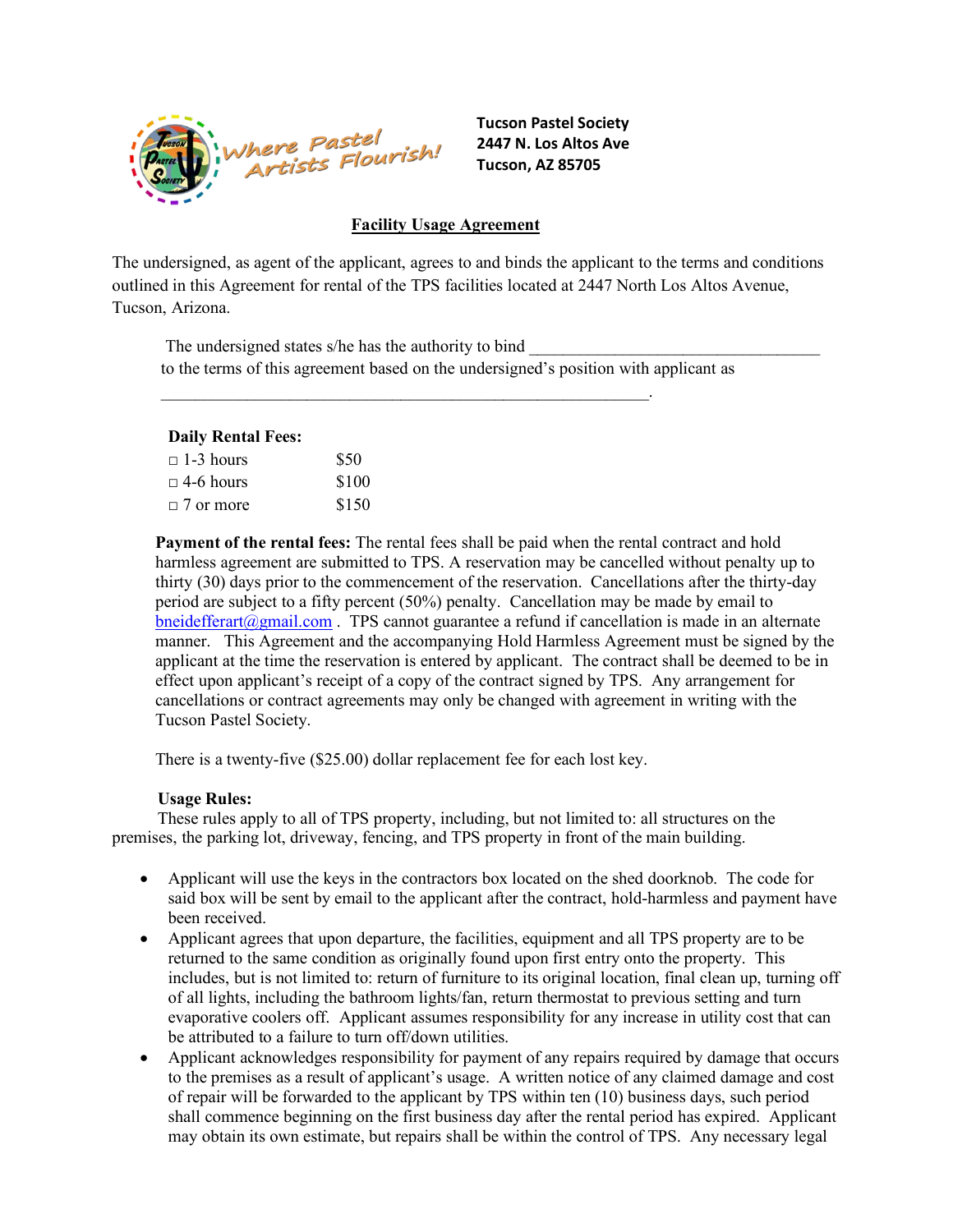fees or court costs incurred as a result of applicant's failure to return the premises in the condition found at the commencement of the rental period shall be paid by the applicant.

- Use of all chairs and tables in the main building is included in this rental.
- TPS is not required to provide tables and chairs for the applicant. Applicants may bring tables and chairs into the building for use during the rental period, then remove them at the end of the rental period.
- Parking is available in the back lot only.
- Smoking, use of alcoholic beverages or use of mind altering drugs of any kind (including medical marijuana) is forbidden on TPS property
- Only service animals shall be permitted in the building.
- Any items left in the refrigerator will be disposed of promptly.
- THE FACILITY MUST BE LOCKED AND SECURED AT DEPARTURE.
- Applicant will place key(s) in the provided drop box and check that facility door is locked before leaving the premises.

**Premises:** Anything found in the refrigerator upon arrival shall be left untouched and anything belonging to the applicant shall be removed at the end of the rental period, except for water.

Applicant agrees that occupation of the main building shall not exceed 80 persons.

Applicant agrees that the Tucson Pastel Society is not responsible for providing tables and chairs as part of any rental agreement.

**Insurance:** By signing this agreement, Applicant acknowledges that they have liability insurance to cover its operations at the TPS facility and property.

## **A signed Hold Harmless Agreement, attached hereto, and incorporated by reference into this Agreement, is a requirement for rental.**

|                                                                                              |  | Contact Phone: Contact Work Phone: Contact Cell Phone: |
|----------------------------------------------------------------------------------------------|--|--------------------------------------------------------|
|                                                                                              |  | Date(s) Requested: Hour(s) Requested:                  |
|                                                                                              |  |                                                        |
| Special Usage Requests (all TPS decisions as to special requests shall be considered final): |  |                                                        |
| I agree to the provisions as stated above:                                                   |  |                                                        |
| Signature Position                                                                           |  | Date                                                   |